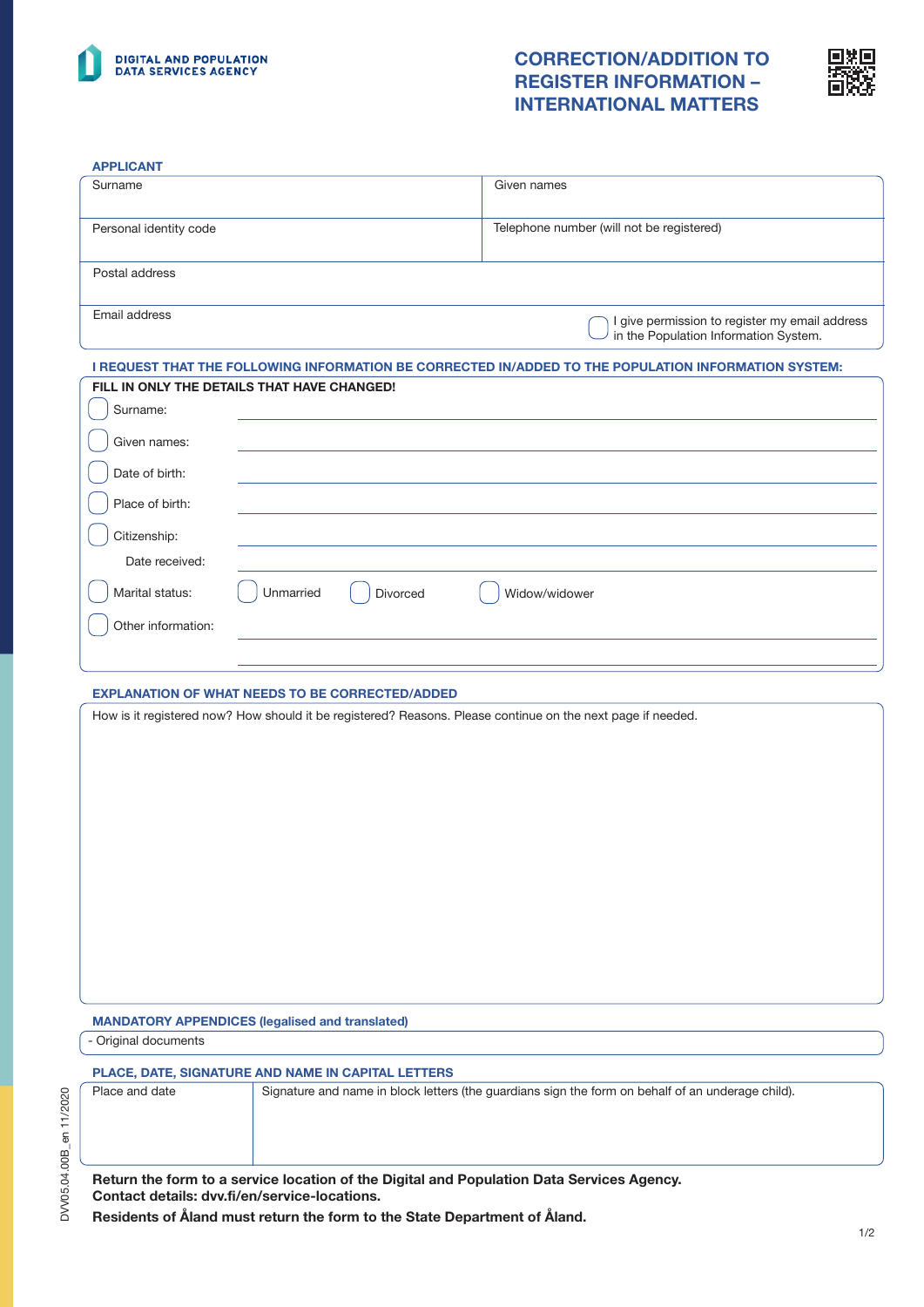

EXPLANATION OF WHAT NEEDS TO BE CORRECTED/ADDED (continued from page 1)